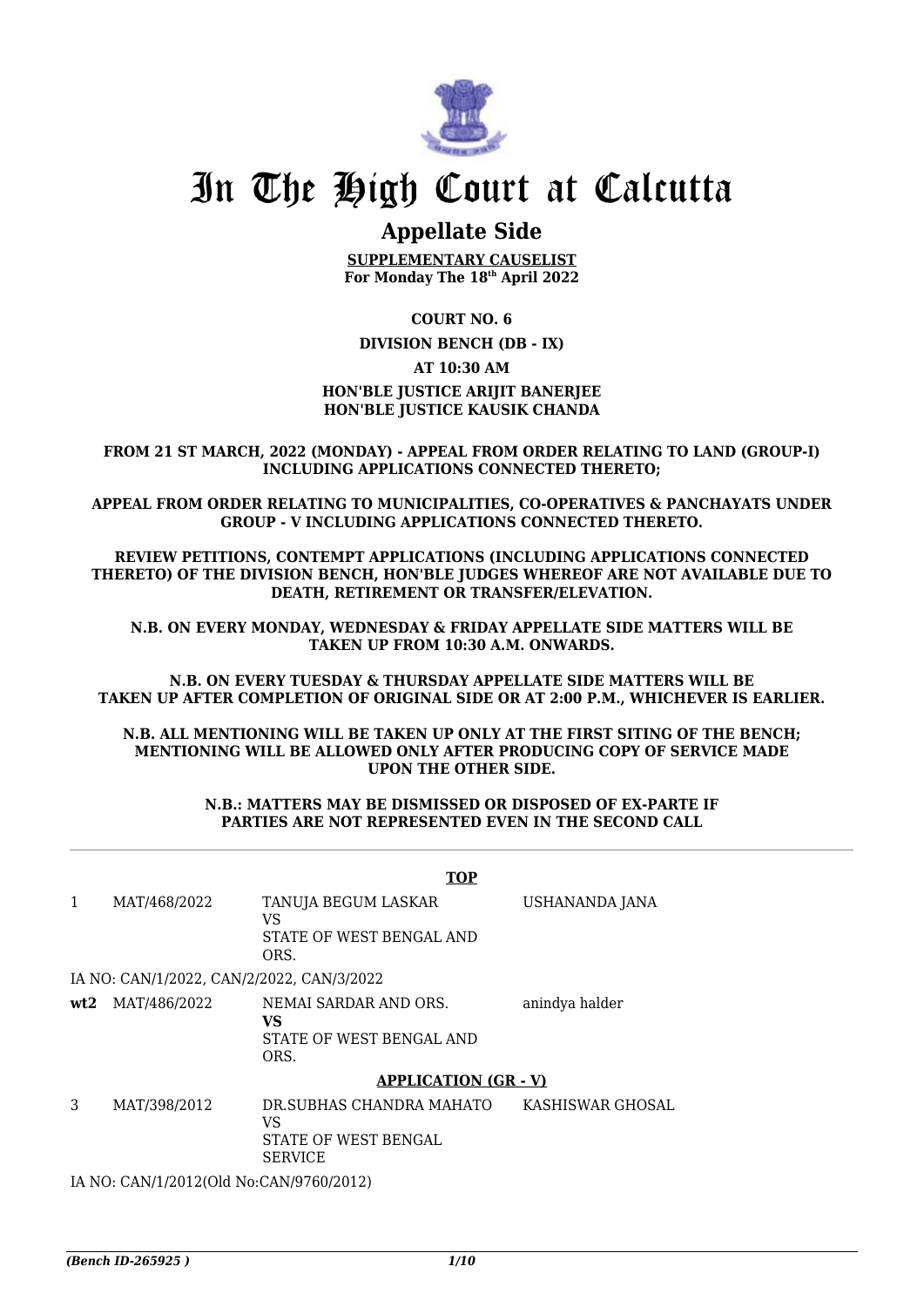| 4  | MAT/1387/2012                                                                                                                                                                                                                                                                                                                                                                          | SUDIP CHAKRABORTY &ORS<br>VS<br><b>UNION OF INDIA &amp; ORS</b>           | SHAMIT SANYAL                             |  |  |  |
|----|----------------------------------------------------------------------------------------------------------------------------------------------------------------------------------------------------------------------------------------------------------------------------------------------------------------------------------------------------------------------------------------|---------------------------------------------------------------------------|-------------------------------------------|--|--|--|
|    | IA NO: CAN/6/2013(Old No:CAN/2561/2013), CAN/7/2013(Old No:CAN/3884/2013), CAN/8/2013(Old<br>No:CAN/3887/2013), CAN/9/2013(Old No:CAN/12099/2013), CAN/10/2014(Old No:CAN/3414/2014),<br>CAN/11/2015(Old No:CAN/6652/2015), CAN/13/2016(Old No:CAN/3773/2016), CAN/14/2018(Old<br>No:CAN/7079/2018), CAN/15/2019(Old No:CAN/5422/2019), CAN/16/2019(Old No:CAN/9116/2019), CAN/17/2021 |                                                                           |                                           |  |  |  |
| 5  | MAT/124/2014                                                                                                                                                                                                                                                                                                                                                                           | ANIL KUMAR BISWAS<br><b>VS</b><br>STATE OF WEST BENGAL & ORS              | <b>DHANANJAY</b><br><b>BANERJEE</b>       |  |  |  |
|    |                                                                                                                                                                                                                                                                                                                                                                                        | IA NO: CAN/1/2014(Old No:CAN/976/2014), CAN/2/2014(Old No:CAN/1158/2014)  |                                           |  |  |  |
| 6  | MAT/458/2017                                                                                                                                                                                                                                                                                                                                                                           | PRADIP MAHATO<br><b>VS</b><br>STATE OF WEST BENGAL& ORS                   | <b>SIDDHARTHA</b><br><b>SANKAR MANDAL</b> |  |  |  |
|    |                                                                                                                                                                                                                                                                                                                                                                                        | IA NO: CAN/1/2018(Old No:CAN/8681/2018), CAN/2/2018(Old No:CAN/8682/2018) |                                           |  |  |  |
| 7  | MAT/743/2019                                                                                                                                                                                                                                                                                                                                                                           | AMARJIT HELA<br><b>VS</b><br>STATE OF WEST BENGAL & ORS                   | DEBNATH MAHATA                            |  |  |  |
|    | IA NO: CAN/1/2020, CAN/2/2021                                                                                                                                                                                                                                                                                                                                                          |                                                                           |                                           |  |  |  |
| 8  | MAT/747/2019                                                                                                                                                                                                                                                                                                                                                                           | <b>MANOJ RABI DAS</b><br><b>VS</b><br>STATE OF WEST BENGAL & ORS          | DEBNATH MAHATA                            |  |  |  |
|    | IA NO: CAN/1/2020, CAN/2/2021                                                                                                                                                                                                                                                                                                                                                          |                                                                           |                                           |  |  |  |
| 9  | MAT/748/2019                                                                                                                                                                                                                                                                                                                                                                           | <b>CHANDAN BISWAS</b><br><b>VS</b><br>STATE OF WEST BENGAL & ORS          | DEBNATH MAHATA                            |  |  |  |
|    | IA NO: CAN/1/2020, CAN/2/2021                                                                                                                                                                                                                                                                                                                                                          |                                                                           |                                           |  |  |  |
| 10 | MAT/749/2019                                                                                                                                                                                                                                                                                                                                                                           | RAKESH KUMAR HELA<br><b>VS</b><br>STATE OF WEST BENGAL & ORS              | DEBNATH MAHATA                            |  |  |  |
|    | IA NO: CAN/1/2020, CAN/2/2021                                                                                                                                                                                                                                                                                                                                                          |                                                                           |                                           |  |  |  |
| 11 | MAT/751/2019                                                                                                                                                                                                                                                                                                                                                                           | SUBRATA ROWTO<br><b>VS</b><br>STATE OF WEST BENGAL & ORS                  | DEBNATH MAHATA                            |  |  |  |
|    | IA NO: CAN/1/2021, CAN/2/2021                                                                                                                                                                                                                                                                                                                                                          |                                                                           |                                           |  |  |  |
| 12 | MAT/752/2019                                                                                                                                                                                                                                                                                                                                                                           | <b>SUNNY HARI</b><br><b>VS</b><br>STATE OF WEST BENGAL & ORS              | DEBNATH MAHATA                            |  |  |  |
|    | IA NO: CAN/1/2020, CAN/2/2021                                                                                                                                                                                                                                                                                                                                                          |                                                                           |                                           |  |  |  |
| 13 | MAT/754/2019                                                                                                                                                                                                                                                                                                                                                                           | <b>BABLU HELA</b><br><b>VS</b><br>STATE OF WEST BENGAL & ORS              | DEBNATH MAHATA                            |  |  |  |
|    | IA NO: CAN/1/2020, CAN/2/2021                                                                                                                                                                                                                                                                                                                                                          |                                                                           |                                           |  |  |  |
| 14 | MAT/756/2019                                                                                                                                                                                                                                                                                                                                                                           | <b>MANOJ RABI DAS</b><br><b>VS</b><br>STATE OF WEST BENGAL & ORS          | DEBNATH MAHATA                            |  |  |  |
|    | IA NO: CAN/1/2020, CAN/2/2021                                                                                                                                                                                                                                                                                                                                                          |                                                                           |                                           |  |  |  |
| 15 | MAT/764/2019                                                                                                                                                                                                                                                                                                                                                                           | SAMIR BERA<br>VS<br>STATE OF WEST BENGAL & ORS                            | DEBNATH MAHATA                            |  |  |  |
|    | IA NO: CAN/1/2020, CAN/2/2021                                                                                                                                                                                                                                                                                                                                                          |                                                                           |                                           |  |  |  |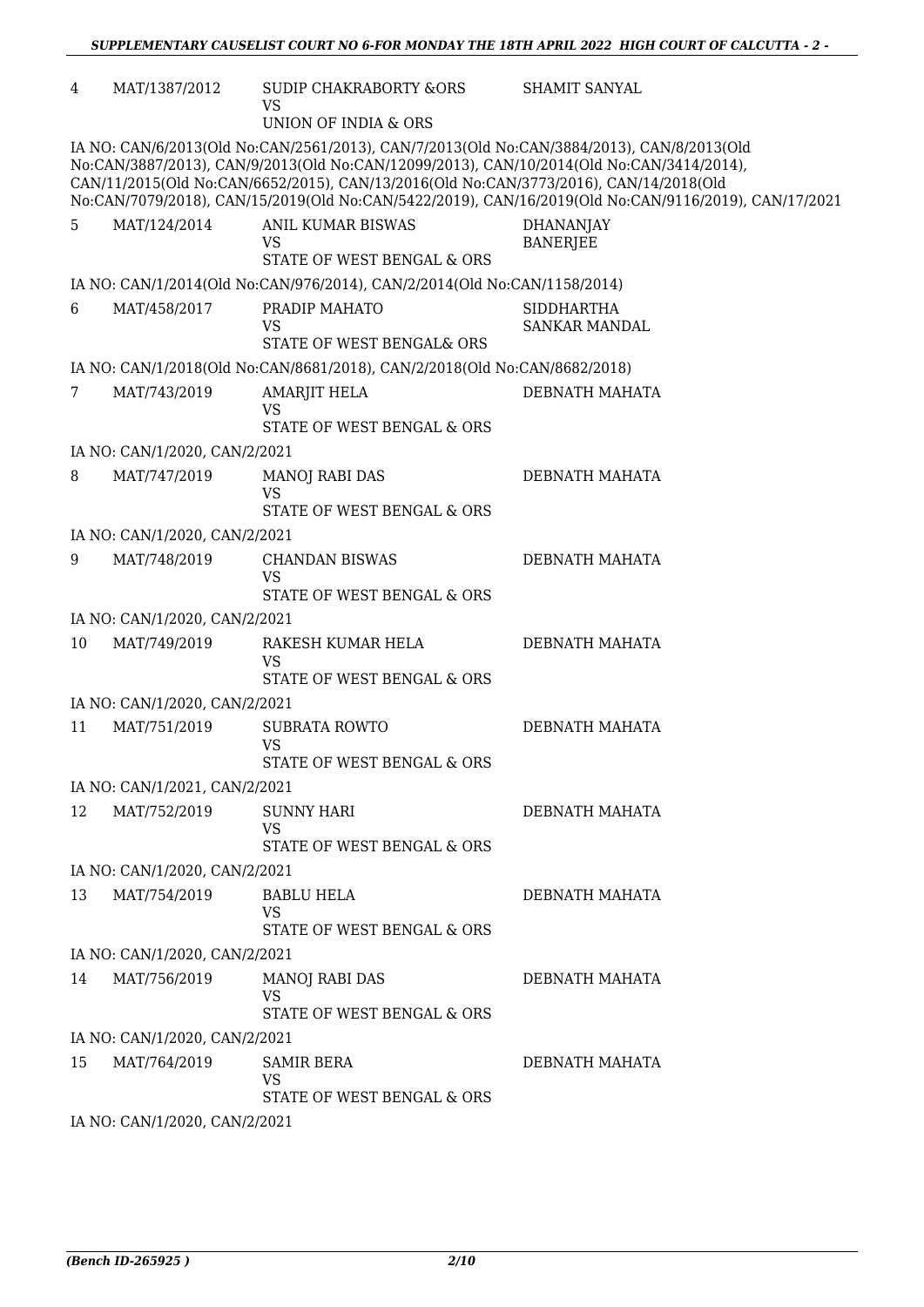| 16 | MAT/765/2019                            | <b>SURENDRA RAM</b><br><b>VS</b><br>STATE OF WEST BENGAL & ORS                         | DEBNATH MAHATA |  |  |
|----|-----------------------------------------|----------------------------------------------------------------------------------------|----------------|--|--|
|    | IA NO: CAN/1/2020, CAN/2/2021           |                                                                                        |                |  |  |
| 17 | MAT/766/2019                            | <b>BALA HELA</b><br><b>VS</b><br>STATE OF WEST BENGAL & ORS.                           | DEBNATH MAHATA |  |  |
|    | IA NO: CAN/1/2020, CAN/2/2021           |                                                                                        |                |  |  |
| 18 | MAT/767/2019                            | <b>INDU ORAW</b><br><b>VS</b><br>STATE OF WEST BENGAL & ORS.                           | DEBNATH MAHATA |  |  |
|    | IA NO: CAN/1/2020, CAN/2/2021           |                                                                                        |                |  |  |
| 19 | MAT/768/2019                            | KANTI HELA<br><b>VS</b><br>STATE OF WEST BENGAL & ORS.                                 | DEBNATH MAHATA |  |  |
|    | IA NO: CAN/1/2020, CAN/2/2021           |                                                                                        |                |  |  |
| 20 | MAT/770/2019                            | PRODIP LAKRA<br><b>VS</b><br>STATE OF WEST BENGAL & ORS.                               | DEBNATH MAHATA |  |  |
|    | IA NO: CAN/1/2020, CAN/2/2021           |                                                                                        |                |  |  |
| 21 | MAT/771/2019                            | <b>GHURA HELA</b><br>VS<br>STATE OF WEST BENGAL & ORS.                                 | DEBNATH MAHATA |  |  |
|    | IA NO: CAN/1/2020, CAN/2/2021           |                                                                                        |                |  |  |
| 22 | MAT/772/2019                            | DEKIA RABI DAS<br><b>VS</b><br>STATE OF WEST BENGAL & ORS.                             | DEBNATH MAHATA |  |  |
|    | IA NO: CAN/1/2020, CAN/2/2021           |                                                                                        |                |  |  |
| 23 | MAT/773/2019                            | MAHENDRA RABI DAS<br>VS<br>STATE OF WEST BENGAL & ORS.                                 | DEBNATH MAHATA |  |  |
|    | IA NO: CAN/1/2020, CAN/2/2021           |                                                                                        |                |  |  |
| 24 | MAT/775/2019                            | KHETRA BISAI<br><b>VS</b><br>STATE OF WEST BENGAL & ORS.                               | DEBNATH MAHATA |  |  |
|    | IA NO: CAN/1/2020, CAN/2/2021           |                                                                                        |                |  |  |
| 25 | MAT/776/2019                            | <b>RAJU RABI DAS</b><br><b>VS</b><br>STATE OF WEST BENGAL & ORS.                       | DEBNATH MAHATA |  |  |
|    | IA NO: CAN/1/2020, CAN/2/2021           |                                                                                        |                |  |  |
| 26 | FMA/776/2019                            | KRISHNA HELA<br>VS<br>STATE OF WEST BENGAL & ORS                                       | EJAZ KHAN      |  |  |
|    | IA NO: CAN/1/2019(Old No:CAN/5980/2019) |                                                                                        |                |  |  |
| 27 | FMA/777/2019                            | ANUJ KUMAR SHAW @ ANOJ<br><b>KUMAR SHAW</b><br><b>VS</b><br>STATE OF WEST BENGAL & ORS | EJAZ KHAN      |  |  |
|    |                                         |                                                                                        |                |  |  |

IA NO: CAN/1/2019(Old No:CAN/5977/2019)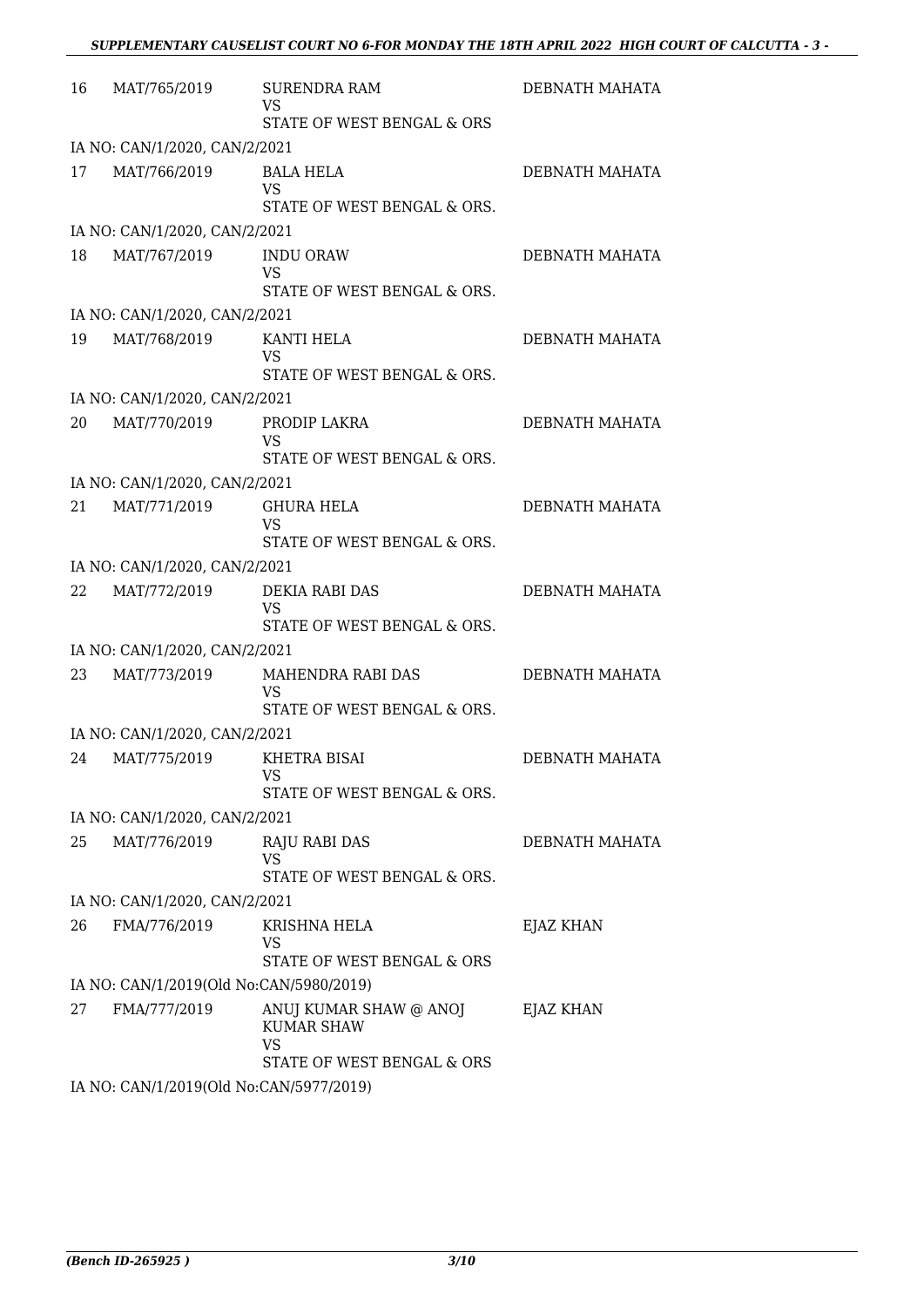| 28 | MAT/777/2019                            | MUNIA RABI DAS<br>VS                                                                                                                               | DEBNATH MAHATA     |
|----|-----------------------------------------|----------------------------------------------------------------------------------------------------------------------------------------------------|--------------------|
|    |                                         | STATE OF WEST BENGAL & ORS.                                                                                                                        |                    |
|    | IA NO: CAN/1/2020, CAN/2/2021           |                                                                                                                                                    |                    |
| 29 | FMA/778/2019                            | RAJA PRASAD TATWA<br><b>VS</b>                                                                                                                     | <b>EJAZ KHAN</b>   |
|    |                                         | STATE OF WEST BENGAL & ORS                                                                                                                         |                    |
|    | IA NO: CAN/1/2019(Old No:CAN/5981/2019) |                                                                                                                                                    |                    |
| 30 | FMA/779/2019                            | RAFAEL KUJUR<br>VS<br>STATE OF WEST BENGAL & ORS                                                                                                   | EJAZ KHAN          |
|    | IA NO: CAN/1/2019(Old No:CAN/5975/2019) |                                                                                                                                                    |                    |
| 31 | FMA/780/2019                            | <b>NAMITA DAS</b><br><b>VS</b><br>STATE OF WEST BENGAL & ORS                                                                                       | EJAZ KHAN          |
|    | IA NO: CAN/1/2019(Old No:CAN/5976/2019) |                                                                                                                                                    |                    |
| 32 | FMA/781/2019                            | <b>JYOTI ORAON</b><br><b>VS</b><br>STATE OF WEST BENGAL & ORS                                                                                      | EJAZ KHAN          |
|    | IA NO: CAN/1/2019(Old No:CAN/5978/2019) |                                                                                                                                                    |                    |
| 33 | FMA/782/2019                            | MUNNI CHOUDHARY<br><b>VS</b>                                                                                                                       | EJAZ KHAN          |
|    |                                         | STATE OF WEST BENGAL & ORS                                                                                                                         |                    |
| 34 | IA NO: CAN/1/2019(Old No:CAN/5979/2019) |                                                                                                                                                    |                    |
|    | MAT/763/2021                            | THE<br>ADMINISTRATORS, BERHAMPORE<br>MUNICIPALITY AND<br>SUBDIVISIONAL OFFICER AND<br>ANR.<br>VS<br>PARBOTI@PARBATI HARIJAN<br>AND ORS.            | ARINDAM DAS        |
|    | IA NO: CAN/1/2021, CAN/2/2021           |                                                                                                                                                    |                    |
| 35 | MAT/765/2021                            | THE ADMINISTRATOR,<br>BERHAMPORE MUNICIPALITY<br>AND SUB-DIVISIONAL OFFICER,<br>BERHAMPORE SADAR AND ANR<br>VS.<br><b>SAMIR KUMAR HORE AND ORS</b> | <b>ARINDAM DAS</b> |
|    | IA NO: CAN/1/2021, CAN/2/2021           |                                                                                                                                                    |                    |
| 36 | MAT/768/2021                            | THE ADMINISTRATOR<br>BERHAMPORE MUNICIPALITY<br>AND SUB DIVISIONAL OFFICER<br>BERHAMPORE AND ANR<br>VS<br>PADMA HAZRA AND ORS                      | <b>ARINDAM DAS</b> |
|    | IA NO: CAN/1/2021, CAN/2/2021           |                                                                                                                                                    |                    |
| 37 | MAT/769/2021                            | THE ADMINISTRATOR<br>BERHAMPORE MUNICIPLAITY<br>AND SUB DIVISIOANL OFFICERS<br><b>AND ANR</b><br><b>VS</b><br><b>DUKHINI DAS AND ORS</b>           | <b>ARINDAM DAS</b> |
|    | IA NO: CAN/1/2021, CAN/2/2021           |                                                                                                                                                    |                    |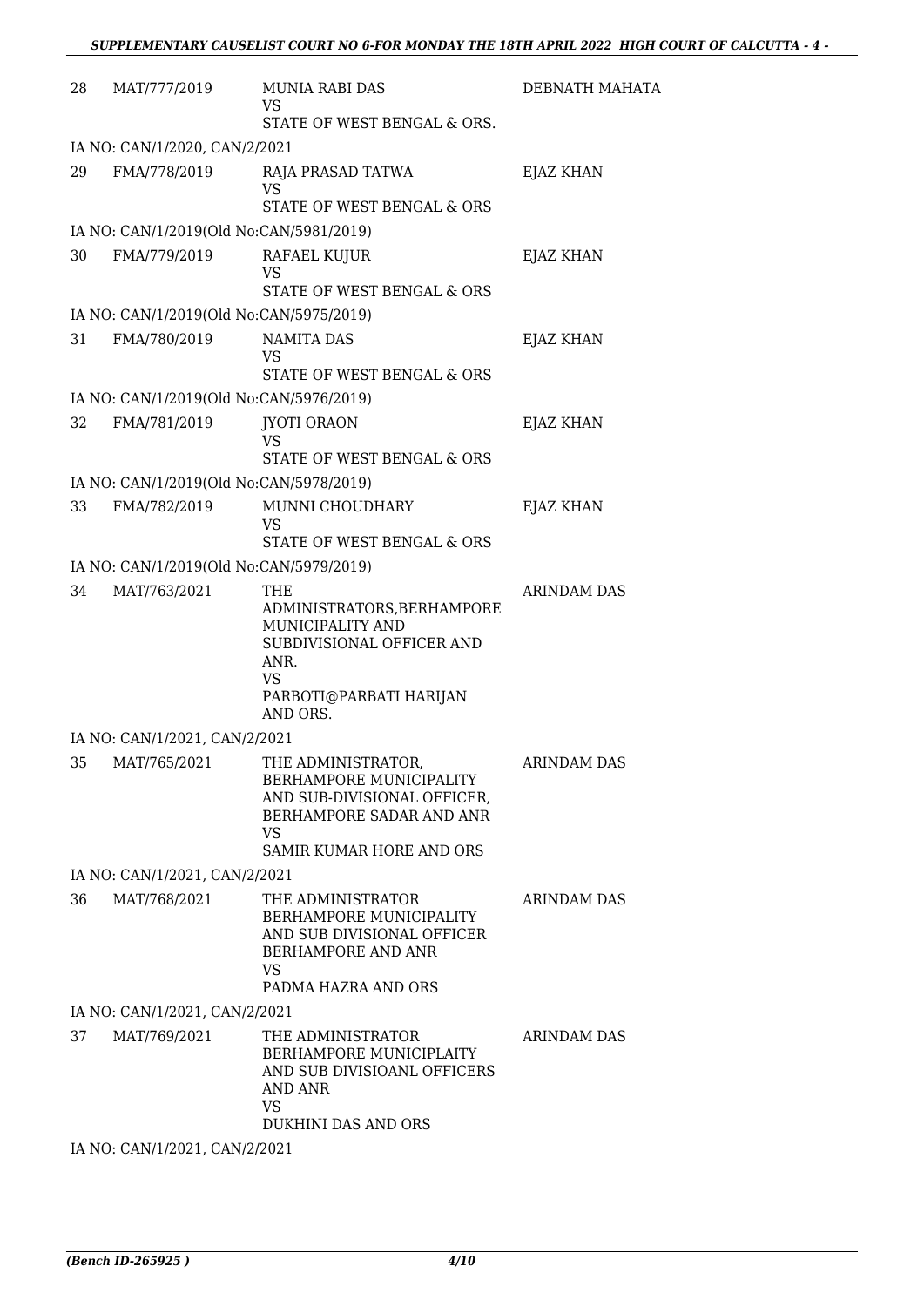| 38 | MAT/771/2021                   | THE ADMINISTRATOR<br>BERHAMPORE MUNICIPALITY<br>AND SUB DIVISIONAL OFFICER<br><b>AND ANR</b><br><b>VS</b><br><b>GHANTI HARIJAN AND ORS</b>                                      | <b>ARINDAM DAS</b> |
|----|--------------------------------|---------------------------------------------------------------------------------------------------------------------------------------------------------------------------------|--------------------|
|    | IA NO: CAN/1/2021, CAN/2/2021  |                                                                                                                                                                                 |                    |
| 39 | MAT/772/2021                   | THE ADMINISTRATOR<br>BERHAMPORE MUNICIPALITY<br>AND SUB DIVISIONAL OFFICER<br><b>AND ANR</b><br><b>VS</b><br><b>BELI HAZRA AND ORS</b>                                          | <b>ARINDAM DAS</b> |
|    | IA NO: CAN/1/2021, CAN/2/2021  |                                                                                                                                                                                 |                    |
| 40 | MAT/774/2021                   | THE ADMINISTRATOR,<br>BERHAMPORE MUNICIPALITY<br>AND SUB-DIVISIONAL OFFICER,<br>BERHAMPORE SADAR AND ANR<br><b>VS</b><br><b>BELI HAZRA AND ORS</b>                              | <b>ARINDAM DAS</b> |
|    | IA NO: CAN/1/2021, CAN/2/2021  |                                                                                                                                                                                 |                    |
| 41 | MAT/775/2021                   | THE ADMINISTRATORS,<br>BERHAMPORE MUNICIPALITY<br>AND SUB-DIVISIONAL OFFICER,<br>BERHAMPORE SADAR AND ANR<br><b>VS</b><br><b>BABLU HARIJAN AND ORS</b>                          | <b>ARINDAM DAS</b> |
|    | IA NO: CAN/1/2021, CAN/2/2021  |                                                                                                                                                                                 |                    |
| 42 | MAT/787/2021                   | THE ADMINISTRATOR,<br>BERHAMPORE MUNICIPALITY<br>AND SUB-DIVISIONAL<br>OFFICER, BERHAMPORE SADAR<br><b>AND ANR</b><br><b>VS</b><br>CHANCHAL MUKHERJEE AND<br><b>ORS</b>         | <b>ARINDAM DAS</b> |
|    | IA NO: CAN/1/2021, CAN/2/2021  |                                                                                                                                                                                 |                    |
| 43 |                                | MAT/792/2021 THE ADMINISTRATOR,<br>BERHAMPORE MUNICIPALITY<br>AND SUB-DIVISIONAL<br>OFFICER, BERHAMPORE SADAR<br>AND ANR<br><b>VS</b><br>KESTO @ KESTHO HAZRA AND<br><b>ORS</b> | <b>ARINDAM DAS</b> |
|    | IA NO: CAN/1/2021, CAN/2/2021  |                                                                                                                                                                                 |                    |
| 44 | MAT/796/2021                   | THE ADMINISTRATOR,<br>BERHAMPORE MUNICIPALITY<br>AND SUB-DIVISIONAL<br>OFFICER, BERHAMPORE SADAR<br><b>AND ANR</b><br><b>VS</b><br><b>GOURANGA DAS AND ORS</b>                  | ARINDAM DAS        |
|    | $I$ A NO CANILIDO 1 CANIDIO 01 |                                                                                                                                                                                 |                    |

IA NO: CAN/1/2021, CAN/2/2021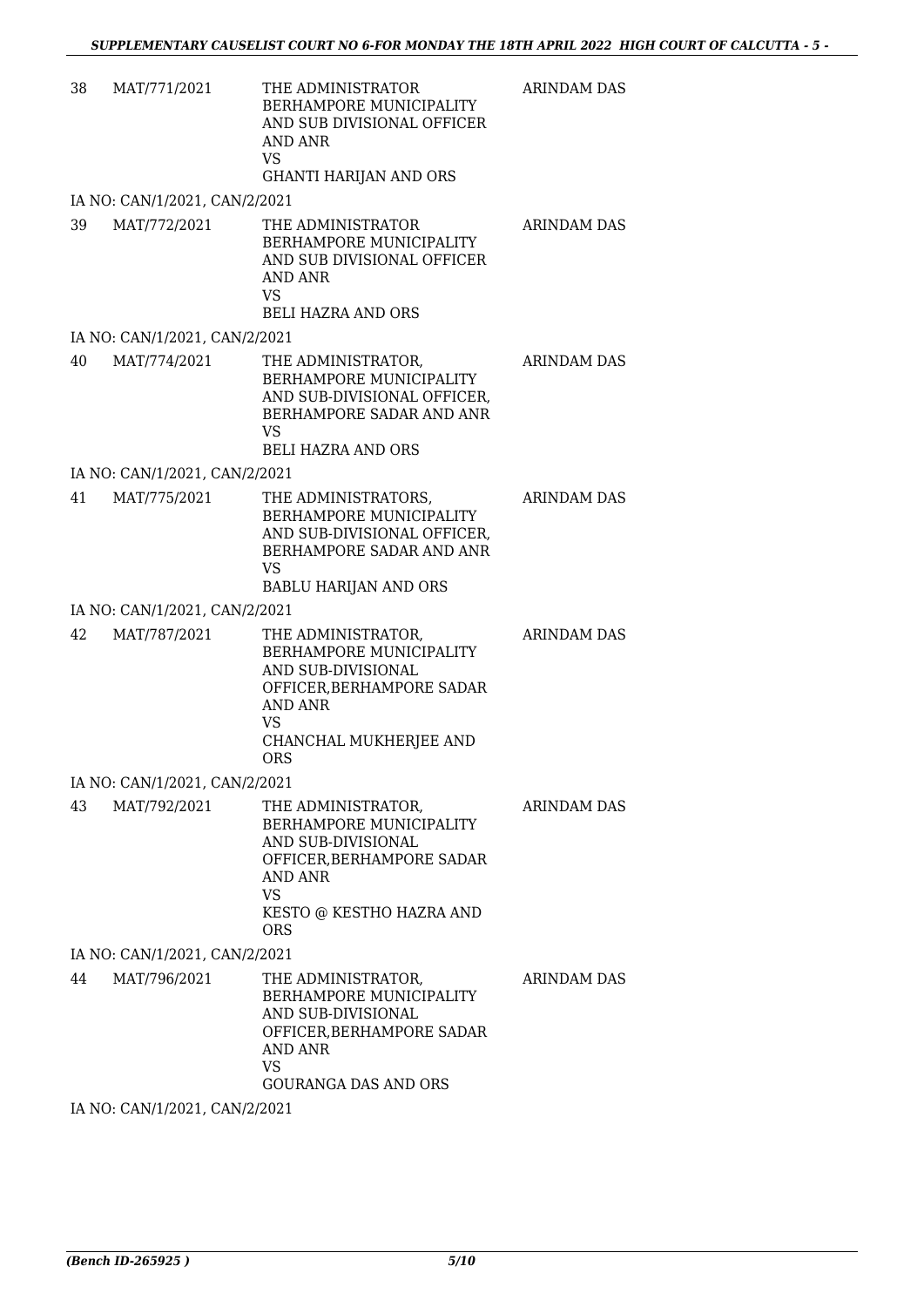| 45 | MAT/797/2021                             | THE ADMINISTRATOR,<br>BERHAMPORE MUNICIPALITY<br>AND SUB-DIVISIONAL<br>OFFICER, BERHAMPORE SADAR<br>AND ANR<br><b>VS</b><br><b>GOLABI DAS AND ORS</b>                  | <b>ARINDAM DAS</b>                    |
|----|------------------------------------------|------------------------------------------------------------------------------------------------------------------------------------------------------------------------|---------------------------------------|
|    | IA NO: CAN/1/2021, CAN/2/2021            |                                                                                                                                                                        |                                       |
| 46 | MAT/814/2021                             | THE ADMINISTRATOR,<br>BERHAMPORE MUNICIPALITY<br>AND SUB DIVISIONAL OFFICER,<br>BERHAMPORE SADAR AND ANR<br><b>VS</b><br><b>BATASHI @ BATASI DAS AND</b><br><b>ORS</b> | ARINDAM DAS                           |
|    | IA NO: CAN/1/2021, CAN/2/2021            |                                                                                                                                                                        |                                       |
| 47 | MAT/1441/2019                            | <b>BIJOY CHOWDHURY</b><br><b>VS</b><br>KAILASH SHAW                                                                                                                    | <b>AVIROOP</b><br><b>BHATTACHARYA</b> |
|    | IA NO: CAN/2/2019(Old No:CAN/10572/2019) |                                                                                                                                                                        |                                       |
| 48 | MAT/588/2020                             | SUDAMA RAJBANSHI<br><b>VS</b><br>THE STATE OF WEST BENGAL                                                                                                              | DEBASREE DHAMALI                      |
|    | IA NO: CAN/1/2020                        |                                                                                                                                                                        |                                       |
| 49 | MAT/536/2021                             | AKBAR SK. AND ORS<br><b>VS</b><br>SK. ABDUL RAJJAK AND ORS                                                                                                             | DEBAPRIYA SAMANTA                     |
|    | IA NO: CAN/1/2021                        |                                                                                                                                                                        |                                       |
| 50 | MAT/609/2021                             | LAXMI DAS GHOSH<br><b>VS</b><br>STATE OF WEST BENGAL AND<br>ORS.                                                                                                       | NILADRI SAHA                          |
|    | IA NO: CAN/1/2021                        |                                                                                                                                                                        |                                       |
| 51 | MAT/641/2021                             | SAMJAD SEKH<br>VS<br>STATE OF WEST BENGAL AND<br>ORS.                                                                                                                  | DYUTIMAN BANERJEE                     |
|    | IA NO: CAN/1/2021                        |                                                                                                                                                                        |                                       |
| 52 | FMA/701/2021                             | NATURAL CITY FLAT OWNERS<br>WELFARE ASSOCIATION REP. BY<br>ITS PRESIDENT VINOD KUMAR<br>CHORARIA<br><b>VS</b><br>STATE OF WEST BENGAL AND<br>ORS.                      | BHUPENDRA GUPTA                       |
|    | IA NO: CAN/1/2021                        |                                                                                                                                                                        |                                       |
| 53 | MAT/886/2021                             | THE PRADHAN,10 NO MARNAI<br><b>GRAM PANCHAYAT</b><br><b>VS</b><br>SHIBU SAHA AND ORS.                                                                                  | SK IMTIAJ UDDIN                       |
|    |                                          |                                                                                                                                                                        |                                       |

IA NO: CAN/1/2021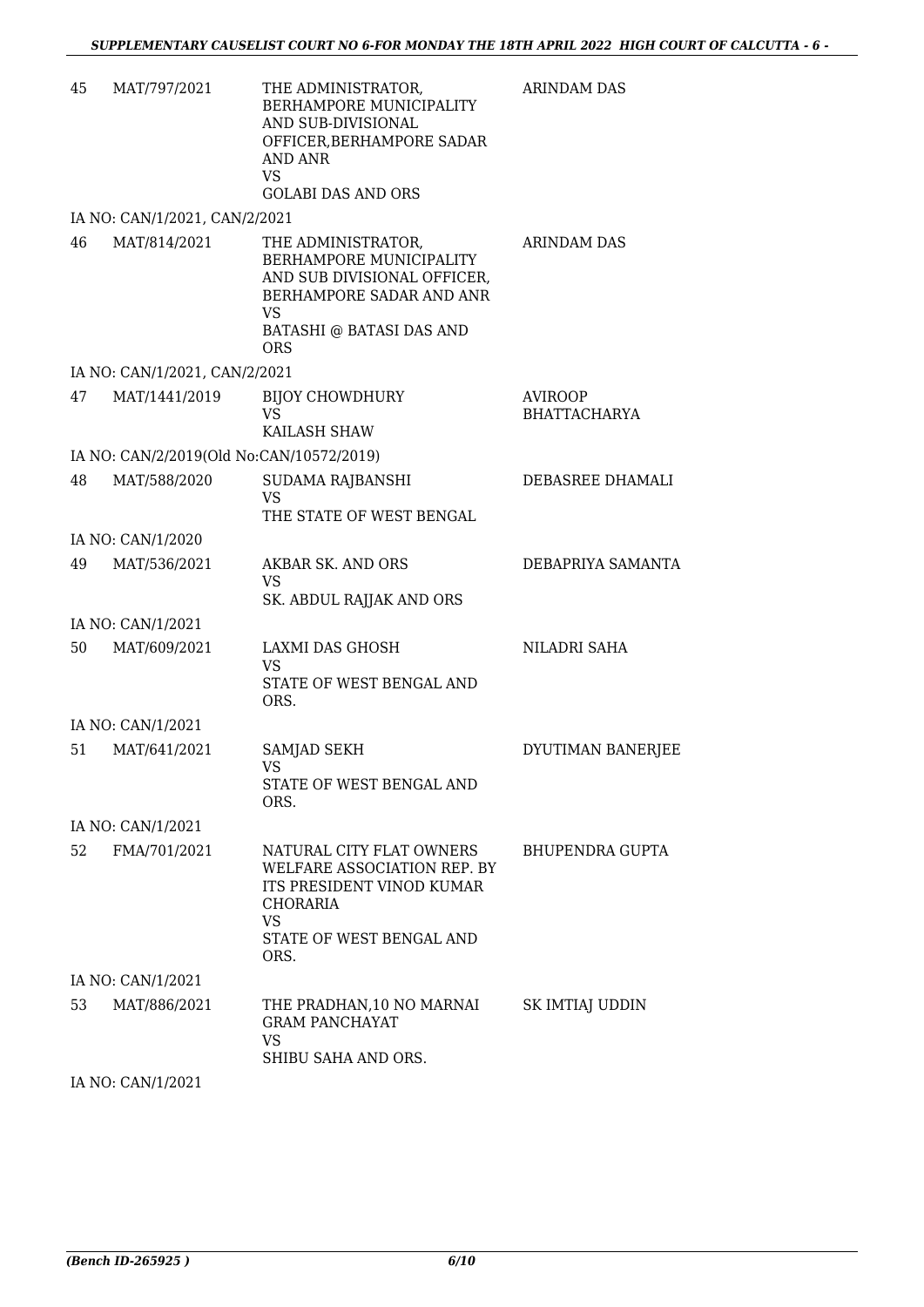| 54 | MAT/961/2021                            | SHANICHARAN SINGMURA<br><b>VS</b><br>STATE OF WEST BENGAL AND<br>ORS.                                                                              | <b>SHUVRO PROKASH</b><br>LAHIRI    |
|----|-----------------------------------------|----------------------------------------------------------------------------------------------------------------------------------------------------|------------------------------------|
|    | IA NO: CAN/1/2021, CAN/2/2021           |                                                                                                                                                    |                                    |
| 55 | MAT/1096/2021                           | THE DIRECTOR OF LOCAL<br>BODIES AND EX OFFICIO JT.<br><b>SECRETARY</b><br><b>VS</b><br>SUDHINDRA NANDI AND ORS.                                    | <b>SHAMIMUL BARI</b>               |
|    | IA NO: CAN/2/2022                       |                                                                                                                                                    |                                    |
| 56 | MAT/1097/2021                           | THE DIRECTOR OF LOCAL<br>BODIES AND EX OFFICIO JT.<br><b>SECRETARY</b><br><b>VS</b><br><b>JITNARAYAN BANERJEE</b>                                  | <b>SHAMIMUL BARI</b>               |
|    | IA NO: CAN/2/2022                       |                                                                                                                                                    |                                    |
| 57 | MAT/1098/2021                           | THE DIRECTOR OF LOCAL<br>BODIES AND EX OFFICIO JT.<br><b>SECRETARY</b><br><b>VS</b><br>SK. YASIN AND ORS.                                          | <b>SHAMIMUL BARI</b>               |
|    | IA NO: CAN/2/2022                       |                                                                                                                                                    |                                    |
| 58 | MAT/1140/2021                           | THE DIRECTOR OF LOCAL<br>BODIES AND EX- OFFICIO JOINT<br>SECRETARY, GOVT OF WB<br><b>VS</b>                                                        | <b>SHAMIM UL BARI</b>              |
|    |                                         | SWAPAN KR SANTRA AND ORS                                                                                                                           |                                    |
|    | IA NO: CAN/2/2022                       |                                                                                                                                                    |                                    |
| 59 | FMA/138/2022                            | PALLY KALYAN SAMITY AND ORS EZAZ KHAN<br><b>VS</b><br>STATE OF WEST BENGAL AND<br>ORS.                                                             |                                    |
|    | IA NO: CAN/1/2021                       |                                                                                                                                                    |                                    |
|    | 60 FMA/214/2022                         | THE KOLKAT MUNICIPAL<br><b>CORPORATON</b><br><b>VS</b><br>FIROZA BEGUM                                                                             | MIHIR KUNDU                        |
|    | IA NO: CAN/1/2020(Old No:CAN/1414/2020) |                                                                                                                                                    |                                    |
| 61 | MAT/309/2022                            | DAMODAR PRASAD AGARWAL<br>VS                                                                                                                       | <b>SHARMISHTHA</b><br><b>CHINA</b> |
|    |                                         | STATE OF WEST BENGAL AND<br>ORS.                                                                                                                   |                                    |
|    | IA NO: CAN/1/2022                       |                                                                                                                                                    |                                    |
|    |                                         | <b>APPLICATION (GROUP - I)</b>                                                                                                                     |                                    |
| 62 | MAT/1144/2015                           | MUKTI TIRTHA ANDAMAN CO-OP<br>HOUSING SOCIETY LTD. & ANR<br><b>VS</b><br>W.B. HOUSING INFRA. DEV.<br>CORP. LTD. & ORS                              | RAJDEEP<br><b>BHATTACHARYA</b>     |
|    |                                         | IA NO: CAN/1/2016(Old No:CAN/11001/2016), CAN/2/2016(Old No:CAN/12141/2016), CAN/3/2017(Old<br>No:CAN/2630/2017), CAN/4/2017(Old No:CAN/2631/2017) |                                    |
| 63 | MAT/73/2016                             | STATE OF WEST BENGAL & ORS<br><b>VS</b><br><b>BASANTI BAG &amp; ORS</b>                                                                            | NABA KUMAR DAS                     |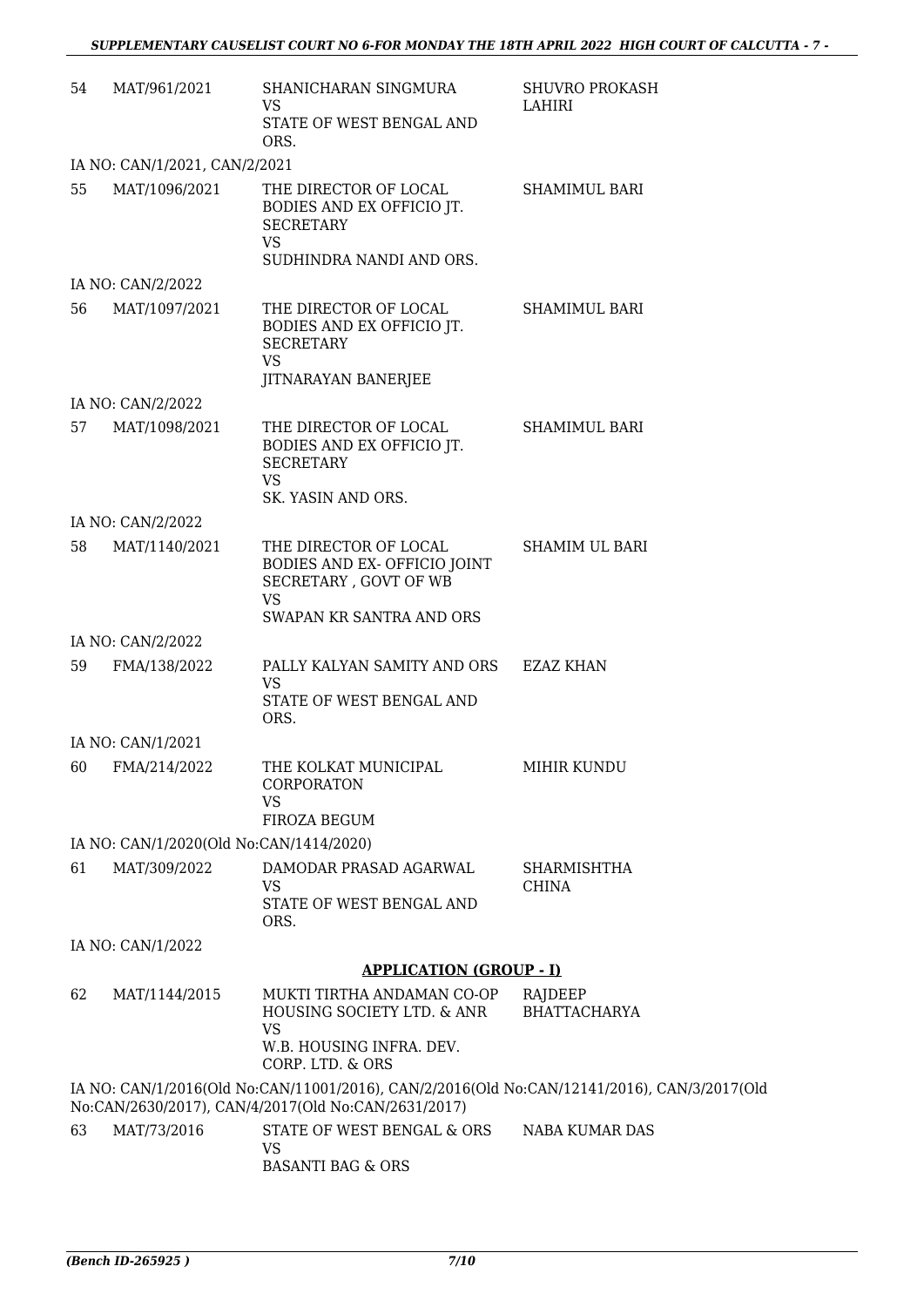| 64                | MAT/352/2016                             | SUSHANTA KUMAR ROY & ORS<br>VS                                                           | BIKRAMJIT DUTTA                      |  |  |
|-------------------|------------------------------------------|------------------------------------------------------------------------------------------|--------------------------------------|--|--|
|                   |                                          | STATE OF WEST BENGAL & ORS                                                               |                                      |  |  |
|                   |                                          | IA NO: CAN/1/2016(Old No:CAN/2495/2016), CAN/2/2018(Old No:CAN/3659/2018)                |                                      |  |  |
| 65                | MAT/1264/2017                            | THE STATE OF WEST BENGAL &<br><b>ORS</b><br>VS<br><b>SWETA GOENKA</b>                    | <b>S DHAR</b>                        |  |  |
|                   | IA NO: CAN/2/2017(Old No:CAN/8786/2017)  |                                                                                          |                                      |  |  |
| 66                | MAT/1722/2017                            | STATE OF W B & ORS<br>VS<br>MANISH SINGHAL                                               | PATHIK BANDHU<br><b>BANERJEE</b>     |  |  |
|                   | IA NO: CAN/2/2017(Old No:CAN/11608/2017) |                                                                                          |                                      |  |  |
| 67                | MAT/307/2018                             | STATE OF W B & ORS                                                                       | RABINDRA NARAYAN                     |  |  |
|                   |                                          | <b>VS</b><br>ASIT BARAN SARKAR & ORS                                                     | <b>DUTTA</b>                         |  |  |
|                   |                                          | IA NO: CAN/1/2018(Old No:CAN/3958/2018), CAN/2/2018(Old No:CAN/3964/2018)                |                                      |  |  |
| 68                | MAT/221/2019                             | THE STATE OF WEST BENGAL &<br><b>ORS</b><br><b>VS</b>                                    | <b>SUBIR PAL</b>                     |  |  |
|                   |                                          | <b>SAGAR DEY &amp; ORS</b>                                                               |                                      |  |  |
|                   |                                          | IA NO: CAN/1/2019(Old No:CAN/3280/2019), CAN/2/2019(Old No:CAN/3281/2019)                |                                      |  |  |
| 69                | MAT/830/2020                             | STATE OF WEST BENGAL AND<br>ORS.<br><b>VS</b><br>NABA KUMAR CHATTERJEE AND<br><b>ORS</b> | CAHNDI CHARAN DEY                    |  |  |
|                   | IA NO: CAN/1/2020, CAN/2/2020            |                                                                                          |                                      |  |  |
| 70                | FMA/73/2022                              | DEBABRATA GURIA<br><b>VS</b><br>STATE OF WEST BENGAL AND<br>ORS.                         | <b>DILIP KUMAR</b><br><b>SHYAMAL</b> |  |  |
|                   |                                          | <b>APPEAL (GROUP - V)</b>                                                                |                                      |  |  |
| 71                | FMA/2208/2013                            | DOMKAL THANA FERRY PATNI<br>SAMABAY SAMITY LTD<br>VS<br>STATE OF WEST BENGAL & ORS       | S SHAH                               |  |  |
| 72                | FMA/2400/2013                            | MD. RAFIQ LASKAR                                                                         | PARTHA PRATIM                        |  |  |
|                   |                                          | <b>VS</b><br>STATE OF WEST BENGAL & ORS.                                                 | MUKHERJEE                            |  |  |
| 73                | MAT/698/2020                             | PAYEL BHATTACHARYA<br><b>VS</b>                                                          | <b>AMRITA DE</b>                     |  |  |
|                   |                                          | KMC AND ORS.                                                                             |                                      |  |  |
| IA NO: CAN/1/2022 |                                          |                                                                                          |                                      |  |  |
|                   |                                          | <b>APPEAL (GROUP - I)</b>                                                                |                                      |  |  |
| 74                | FMA/2272/2015                            | CHANDAN MONDAL<br>VS                                                                     | PARTHA PRATIM<br>MUKHERJEE           |  |  |
|                   |                                          | UNION OF INDIA & ORS                                                                     |                                      |  |  |
| 75                | FMA/2273/2015                            | SK MONJURUL HOSSAIN<br><b>VS</b><br>UNION OF INDIA & ORS                                 | PARTHA PRATIM<br>MUKHERJEE           |  |  |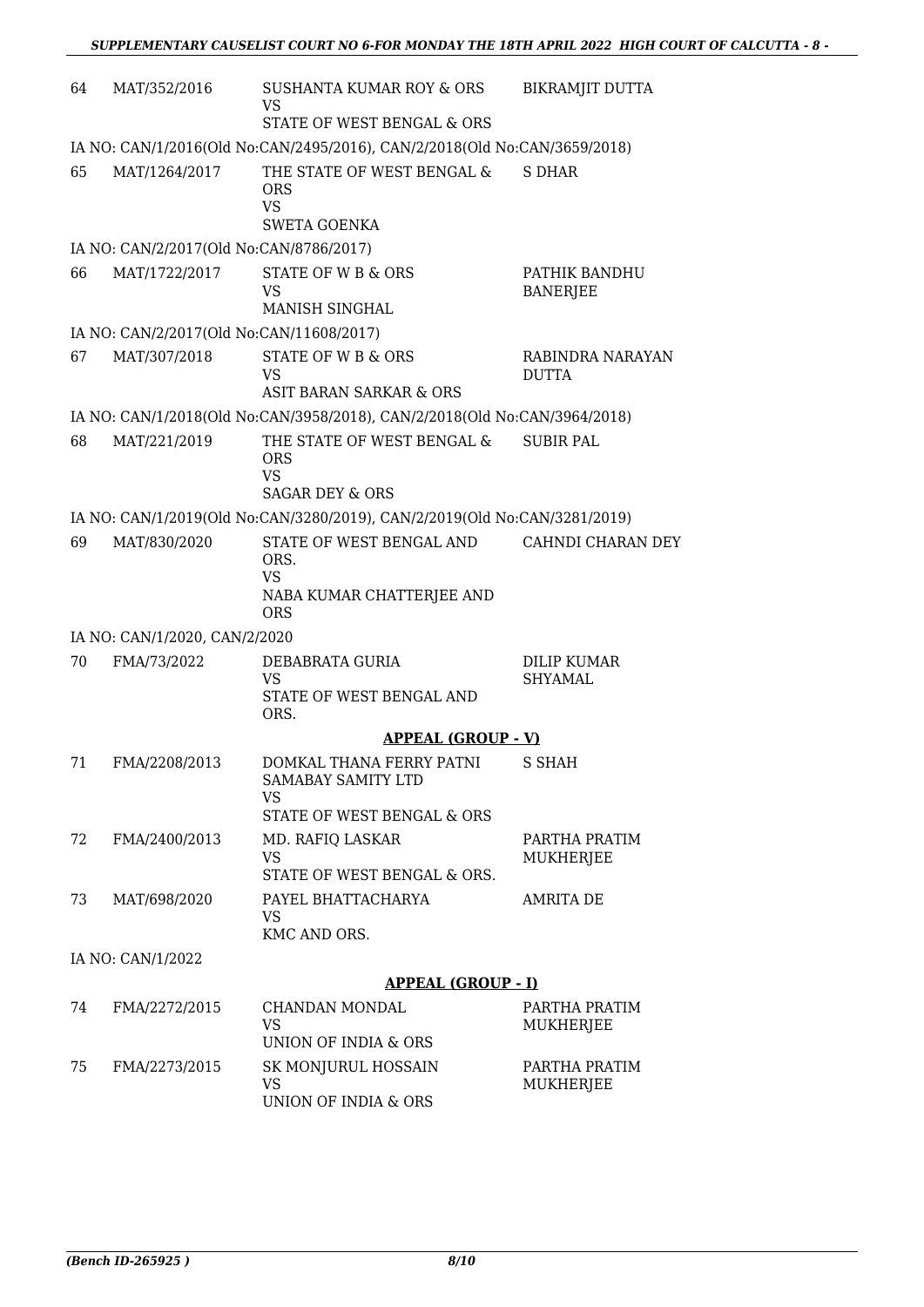| 76 | MAT/523/2019<br>[DEFECTIVE]              | STATE OF WEST BENGAL & ORS<br>VS                                                                    | ANIRUDDHA SEN       |
|----|------------------------------------------|-----------------------------------------------------------------------------------------------------|---------------------|
|    |                                          | JAYANTA KUMAR LAHIRI& ANR                                                                           |                     |
|    |                                          | <b>SPECIALLY FIXED MATTERS</b>                                                                      |                     |
| 77 | FMA/290/1984                             | TARA PRASAD LODHA & ORS<br><b>VS</b><br><b>REVENUE OFFICER</b>                                      | N.K.CHATURVEDI      |
|    | IA NO: CAN/3/2008(Old No:CAN/9798/2008)  |                                                                                                     |                     |
| 78 | FMA/608/2021<br>[3:00 P.M.]              | THE KOLKATA MUNICIPAL<br><b>CORPORATION</b><br><b>VS</b><br>CHITTA RANJAN CHATTERJEE                | <b>MANISHA NATH</b> |
|    | IA NO: CAN/1/2019(Old No:CAN/12022/2019) |                                                                                                     |                     |
|    | wt79 FMA/626/2021                        | THE KOLKAT MUNICIPAL<br><b>CORPORATION</b><br>VS<br>PIONEER PUBLICITY<br>9CORPORATION PVT LTD       | <b>MANISHA NATH</b> |
|    | IA NO: CAN/1/2019(Old No:CAN/12024/2019) |                                                                                                     |                     |
|    | IA NO: CAN/1/2019(Old No:CAN/12024/2019) |                                                                                                     |                     |
|    | wt80 FMA/730/2021                        | THE KOLKATA MUNICIPAL<br><b>CORPORATION</b><br>VS<br>M/S CLASSIC ADVERTISING                        | <b>MANISHA NATH</b> |
|    | IA NO: CAN/1/2020(Old No:CAN/1836/2020)  |                                                                                                     |                     |
|    | IA NO: CAN/1/2020(Old No:CAN/1836/2020)  |                                                                                                     |                     |
|    | wt81 FMA/735/2021                        | THE KOLKATA MUNICIPAL<br><b>CORPORATION</b><br><b>VS</b><br>ANIRBAN DUTTA                           | <b>MANISHA NATH</b> |
|    | IA NO: CAN/1/2019(Old No:CAN/12023/2019) |                                                                                                     |                     |
|    | IA NO: CAN/1/2019(Old No:CAN/12023/2019) |                                                                                                     |                     |
|    | wt82 FMA/738/2021                        | THE KOLKATA MUNICIPAL<br>CORPORATION<br><b>VS</b><br><b>SELVEL ADVERTISENG PVT LTD</b>              | <b>MANISHA NATH</b> |
|    | IA NO: CAN/1/2019(Old No:CAN/12027/2019) |                                                                                                     |                     |
|    | IA NO: CAN/1/2019(Old No:CAN/12027/2019) |                                                                                                     |                     |
|    | wt83 FMA/750/2021                        | THE KOLKATA MUNICIPAL<br>CORPORATION<br><b>VS</b><br>EDEN PEDIA PVT LTD                             | <b>MANISHA NATH</b> |
|    | IA NO: CAN/1/2020(Old No:CAN/1838/2020)  |                                                                                                     |                     |
|    | IA NO: CAN/1/2020(Old No:CAN/1838/2020)  |                                                                                                     |                     |
|    | wt84 FMA/932/2020                        | THE KOLKATA MUNICIPAL<br><b>CORPORATION&amp; ORS</b><br><b>VS</b><br><b>ENKON PVT. LTD&amp; ORS</b> | MANISHA NATH        |
|    | IA NO: CAN/1/2020(Old No:CAN/1840/2020)  |                                                                                                     |                     |
|    | IA NO: CAN/1/2020(Old No:CAN/1840/2020)  |                                                                                                     |                     |